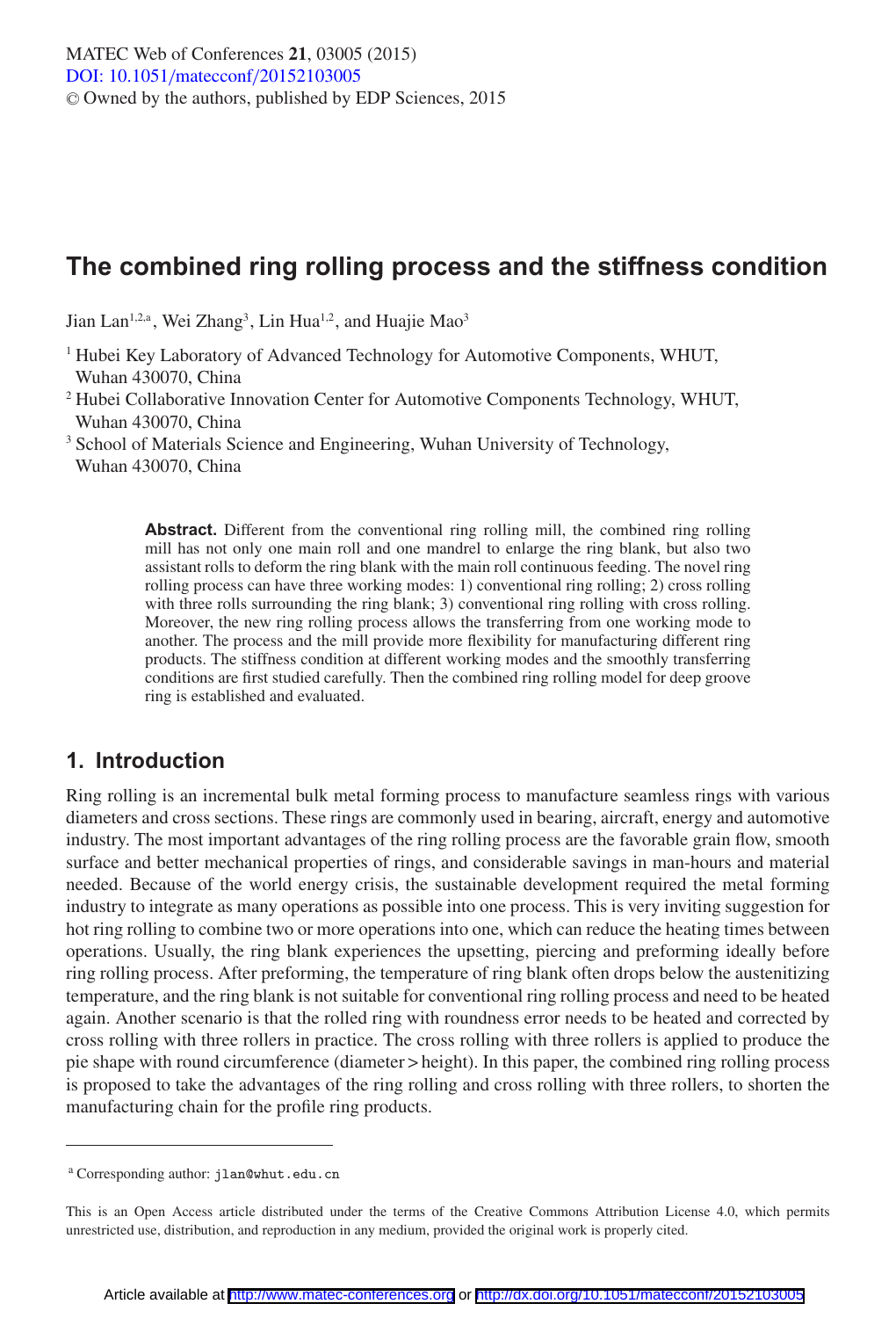

**Figure 1.** Schematic diagram of ring rolling mill. **Figure 2.** Schematic diagram of combined ring rolling mill.

Many researches focused on to accelerate the simulation of the process. Joun [\[1\]](#page-4-0) applied an axisymmetric forging approach to optimize the preform design. Forouzan [\[2](#page-4-1), [3\]](#page-4-2) proposed the thermal spokes method to simulate the guide roll in the finite element analysis of ring rolling, and to avoid the contact boundary condition. Davey [\[4,](#page-5-0) [5\]](#page-5-1) employed two meshes and ALE flow formulation to focus on deformation in the biting area and speed up the simulation. But there are geometry and material nonlinearities in the ring rolling process, which are obstacles to simulate the ring rolling process stably and quickly especially in the process design stage. And from the process design engineers' point of view, the range of design parameters is more favorable and more convenient to use. Hua [\[6\]](#page-5-2) provided the extremum parameters for the ring rolling process. In this paper, the stiffness condition is proposed to estimate the limit parameters for the combined ring rolling process.

# **2. Combined ring rolling mill**

As shown in Fig. 1, the ring rolling process is non-steady state throughout and the work-piece is endless with a curvature and its radius increases continuously. The ring reduction per pass is small and the final dimensions are obtained through continuous multi-pass rolling. The guide rolls support the ring in the central line by the centering arms, while the main roll position is fixed and mandrel is approaching to the main roll. The proposed combined ring rolling, as shown in Fig. 2, is different from the ring rolling, which has the mandrel position fixed and main roll can move up and down,  $v1$ . Moreover, there are two assistant rolls symmetrically allocated to the central line. The main roll and the assistant rolls are at 120°angle to each other and can be controlled independently. The only torque, which keeps the ring rolling, is still provided by the main roll in the rolling process. The rolling force is also provided by the main roll. The two assistant rolls can move along the symmetrical tracks,  $(v2 \text{ and } v3)$ , and can provide the supporting force with main roll by the hydraulic rams as shown in Fig. 2. Also, the positions of the assistant rolls can be fixed by adjusting the hydraulic control system during rolling process.

## **3. Working modes**

Based on the description of the combined ring rolling mill, it could have some possible work modes, as shown in Fig. 3. First of all, the basic mode is the cross rolling with three rolls as shown in the Fig. 3a,c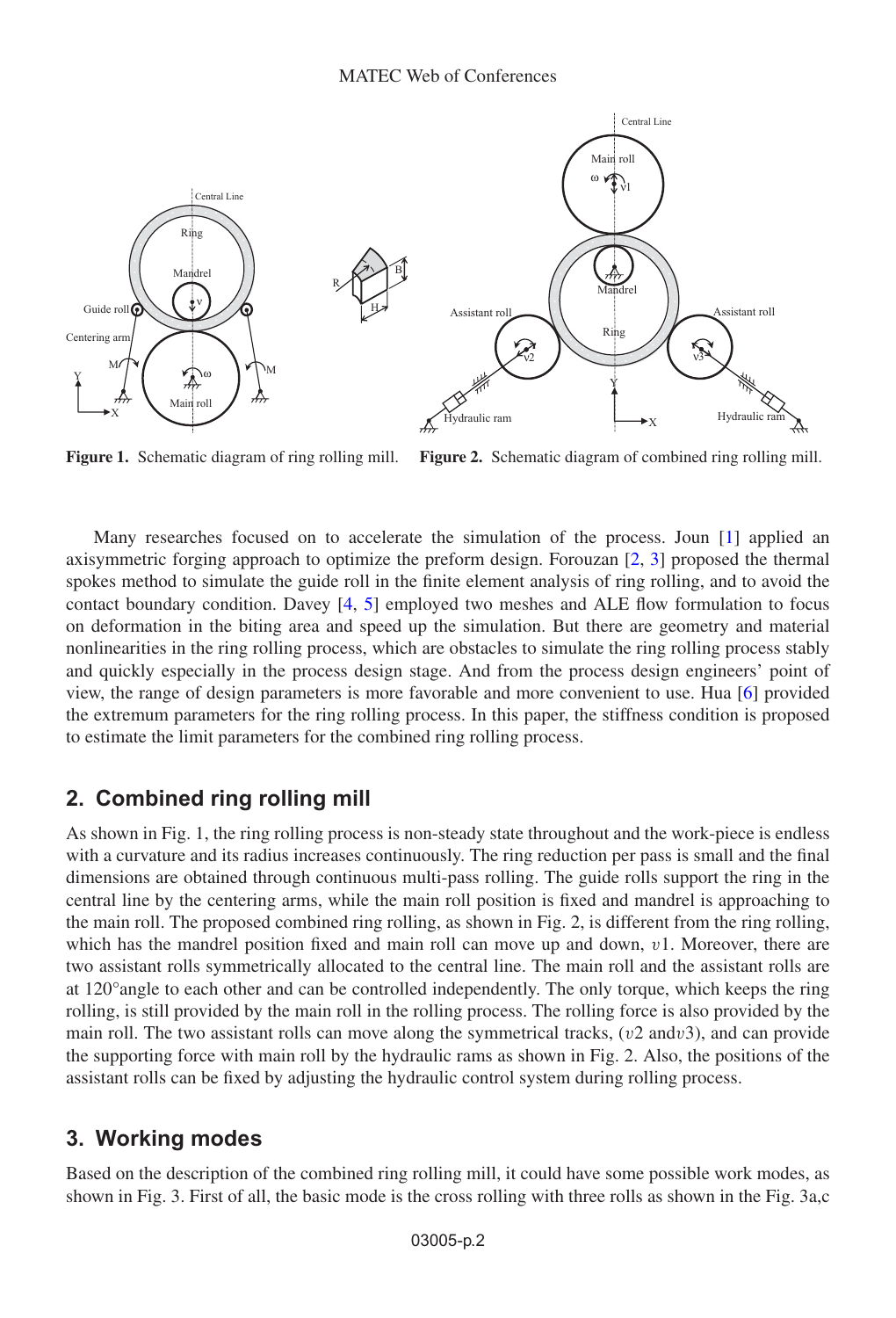

**Figure 3.** Possible working modes of combined ring rolling mill.

and e. In this mode, the ring workpiece contact with the main roll and two assistant rolls and without the mandrel. The ring workpiece is rotated by the main roll and outer profile of the ring could be deformed. The ring will not enlarge, because the mandrel and main roll do not make up the biting area like the ring rolling process. In this mode, the ring workpiece could be regularized to roundness and the outer profile. The second mode is the traditional ring rolling as shown in the Fig. 3b and d. In this mode, the ring workpiece can be enlarged by reducing the thickness of the ring. The third mode is the combined mode as shown in Fig. 3f. In this mode, the ring is bit by the main roll and mandrel, while is supported by main roll and two assistant rolls. So the ring can enlarge and regularize the outer contour, depending on the contact situation in the biting area.

The combined ring rolling mill provides these modes and enrich the rolling process, possibly provide shorten manufacturing chain for ring products with outer profile. Here, two combined processes are highlighted. The first combined process A has 3 stages, as shown in Fig. 3,  $a \rightarrow b \rightarrow c \rightarrow$ . At the stage 1, the ring blank, which could have relative large dimension error, can be regularized. At the stage 2, the ring blank can be rolled to enlarge the diameter and reduce the thickness. At the stage 3, the ring workpiece can be regularized again. The second combined process B has 3 stages too, as shown in Fig. 3,  $d \rightarrow e \rightarrow f$ . At the stage 1, the ring blank is enlarged by the ring rolling mode. At the stage 2, the diameter of the ring reaches the design value, and the outer profile of the ring is formed by cross rolling. At the stage 3, the inner surface of the ring is formed by the combined mode.

#### **4. Ring stiffness and examples**

The simplified models for mechanical analysis are list in the Fig. 4. The maximum bending moment is  $M = \frac{2\sqrt{3}\pi+9}{12\pi}FR_a$  for the ring rolling, and  $M = \left(-\frac{\sqrt{3}}{6} \frac{3}{2\pi}\right)FR_a$  for cross rolling, where the  $R_a$  is average of the outer and inner diameter of the ring, as shown in Fig. 5 and Table 1, F is the rolling force, which can be estimated according to Hua [\[7\]](#page-5-3). Then the thickness of ring h, can be used as the criterion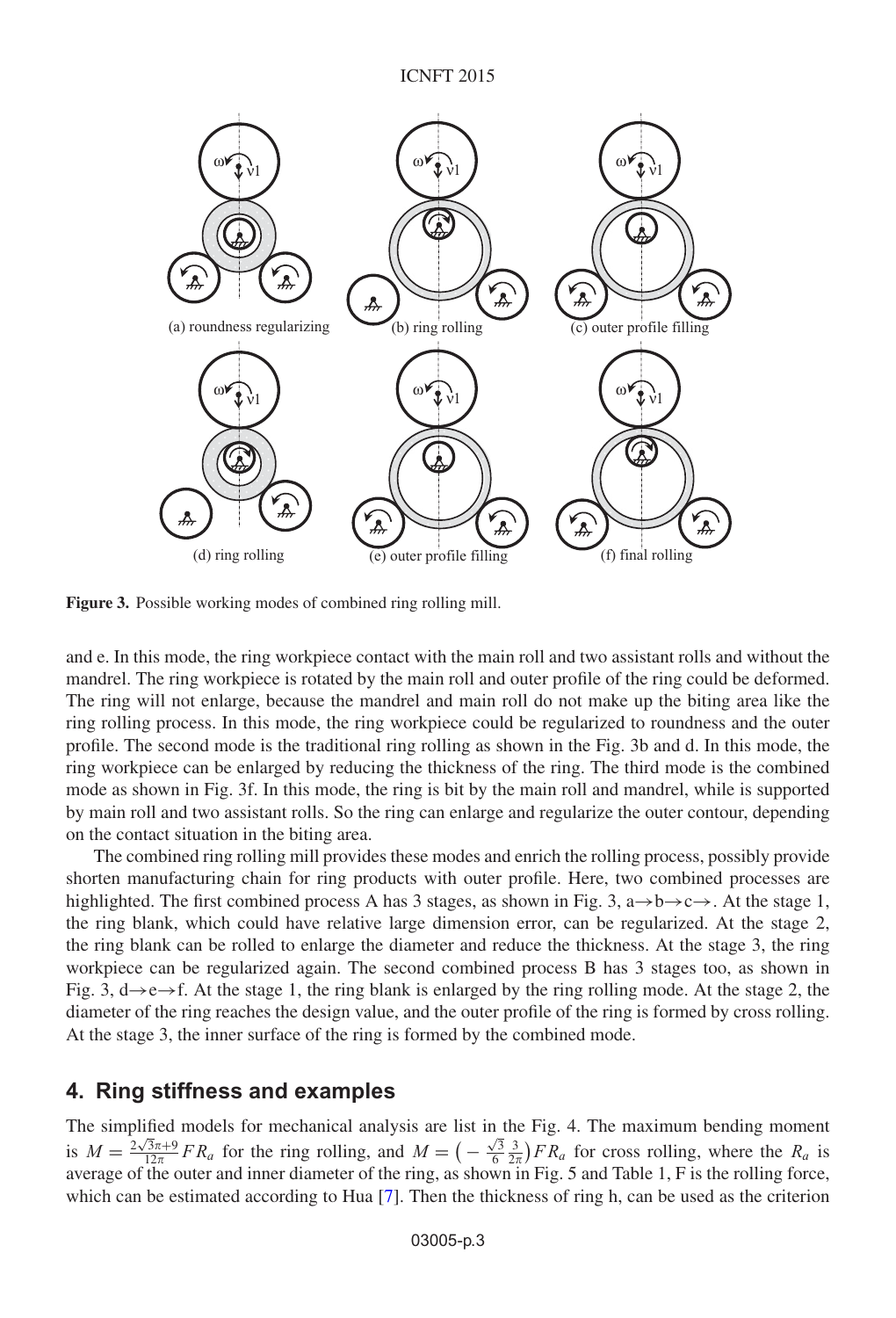

<span id="page-3-0"></span>**Figure 4.** Kinetic diagrams of different working modes of combined ring rolling.



**Figure 5.** The ring blank (a), interim ring by ring rolling (b), interim ring by cross rolling (c), and the designed ring product (d).

|  | Table 1. The dimensions of ring product and ring blank. |  |  |  |  |  |
|--|---------------------------------------------------------|--|--|--|--|--|
|--|---------------------------------------------------------|--|--|--|--|--|

|     | Ring product (mm) |       |       |                | Ring blank (mm) |                   |       |          |
|-----|-------------------|-------|-------|----------------|-----------------|-------------------|-------|----------|
|     |                   | $R_a$ | $h_1$ | h <sub>1</sub> | $b_0$           | Ko.               | $r_0$ | $R_{a0}$ |
| 350 | 190               | 2.70  | 85    |                |                 | 90 285 284.46 105 |       | 194.73   |

**Table 2.** Parameters of the combined ring rolling mill.

| Radius of main roll  | $390 \, (mm)$ | Max feeding rate $7.26 \text{ (mm/r)}$ |  |
|----------------------|---------------|----------------------------------------|--|
| Radius of asst. roll | $200$ (mm)    | Min feeding rate $0.0217$ (mm/r)       |  |
| Radius of mandrel    | $50 \, (mm)$  | Strength of ring material 90 (MPa)     |  |

for the stiffness condition, by the bending theory and material strength. The feeding rate is key factor to determine the rolling force and the criterion of stiffness condition. There are max and min feeding rate listed in Table 2. Correspondingly, the criterion for max and min feeding rates are hcmax and hcmin as shown in Fig. 6. The thickness of ring h being larger than the criterion means the ring stiffness is enough to keep on rolling process. Otherwise, the ring will have less stiffness and be collapsed by rolls.

Two combined processes mentioned above are illustrated below, and the ring blank, product and notations are shown in Fig. 5 and Table 1. The parameters of the combined ring rolling mill are list in Table 2.

For the combined process A, the ring blank, as shown in Fig. [5a](#page-3-0), will firstly be deformed to the interim ring as shown in Fig. [5c](#page-3-0) with unchanged inner diameter, and then to the final shape as shown in Fig. 5d. At the stage 1, with the groove h1 deepening, the thickness h increases and is larger than hcmax and hcmin, as shown in Fig. 6a. This means the cross rolling is stable for the ring blank. At the stage 2, with the average radius of the ring Ra increasing, the thickness h decreases and is smaller than hcmax at 239 and hcmin at 203. This means the ring rolling can not be carried out.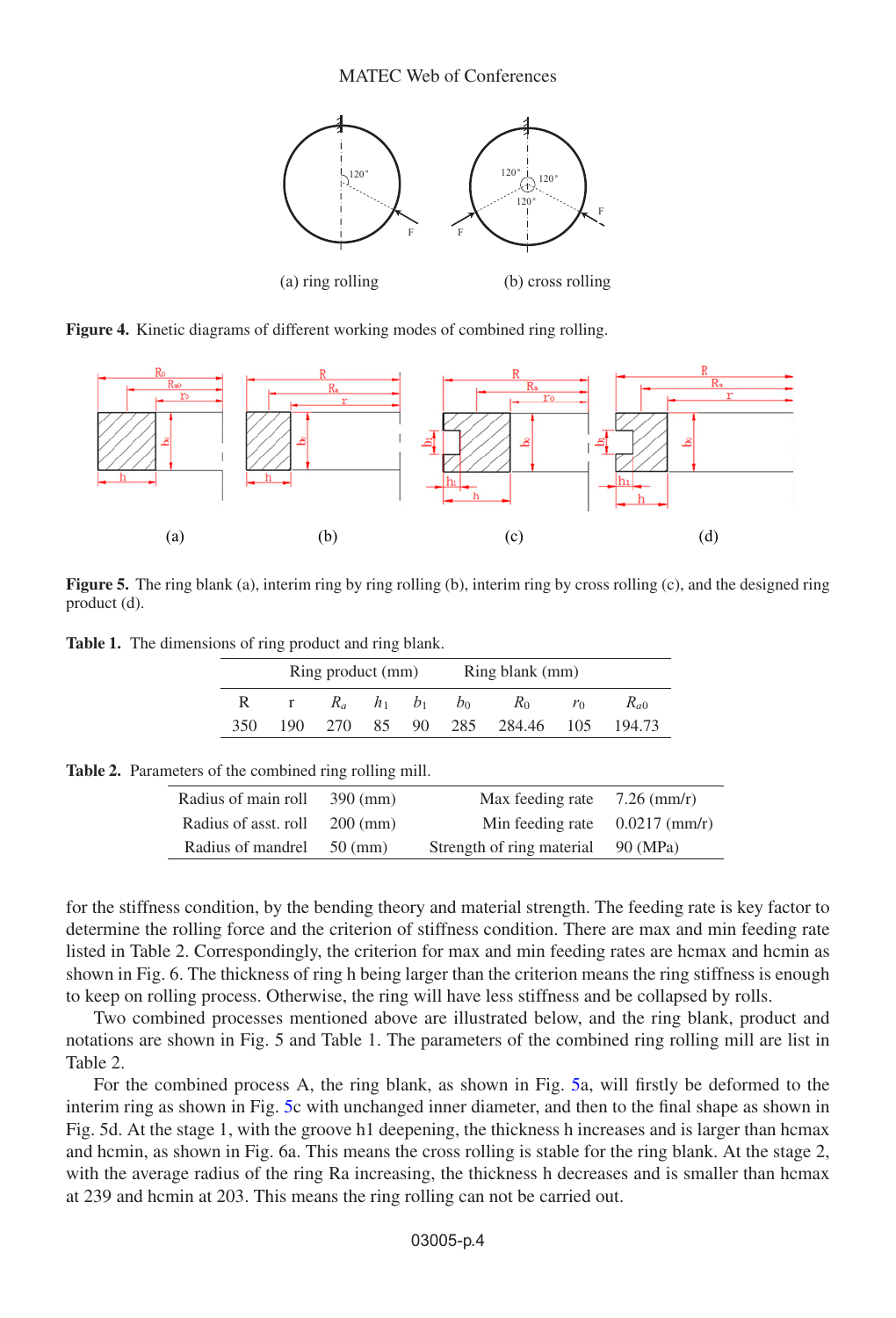



**Figure 6.** The ring stiffness condition in Process A stage1 (a), Process A stage 2 (b), Process B stage 1 (c), and Process B stage 2 (d).

For the combined process B, the ring blank will firstly be deformed to the interim ring as shown in Fig. 5b with small groove (omitted here), and then to the final shape. At the stage 1, with the average radius of the ring increasing, the thickness h decreases and is smaller than hcmax at 147 and hcmin 113. This means that the ring diameter could enlarge to 300 if selecting appropriate feeding rate. At the stage 2, with the groove h1 deepening, the thickness h increase and is larger than hcmax and hcmin. This means the cross rolling is stable for the rolled ring.

Comparing process A and B, the combined process B is more suitable to be applied in practice. The experiment of the combined ring rolling has been carried out and confirms the analysis above. The mill used is with fixed assistant rolls during rolling process.

#### **5. Conclusions**

The combined ring rolling allows the transferring from one working mode to another. The combined process B has more application prospect.

#### **References**

- <span id="page-4-0"></span>[1] M.S. Joun, J.H. Chung, R. Shivpuri, An axisymmetric forging approach to perform design in ring rolling using a rigid-viscoplastic finite element method, Int J of Mach Tools & Manu., **38** (1998)
- <span id="page-4-1"></span>[2] M.R. Forouzan, M. Salimi, M.S. Gadala, Three-dimensional FE analysis of ring rolling by employing thermal spokes method, Int J of Mechanical Sciences, **45** (2003)
- <span id="page-4-2"></span>[3] M.R. Forouzan, M. Salimi, M.S. Gadala, Guide roll simulation in FE analysis of ring rolling, Journal of Materials Processing Technology, **142**, 1 (2003)